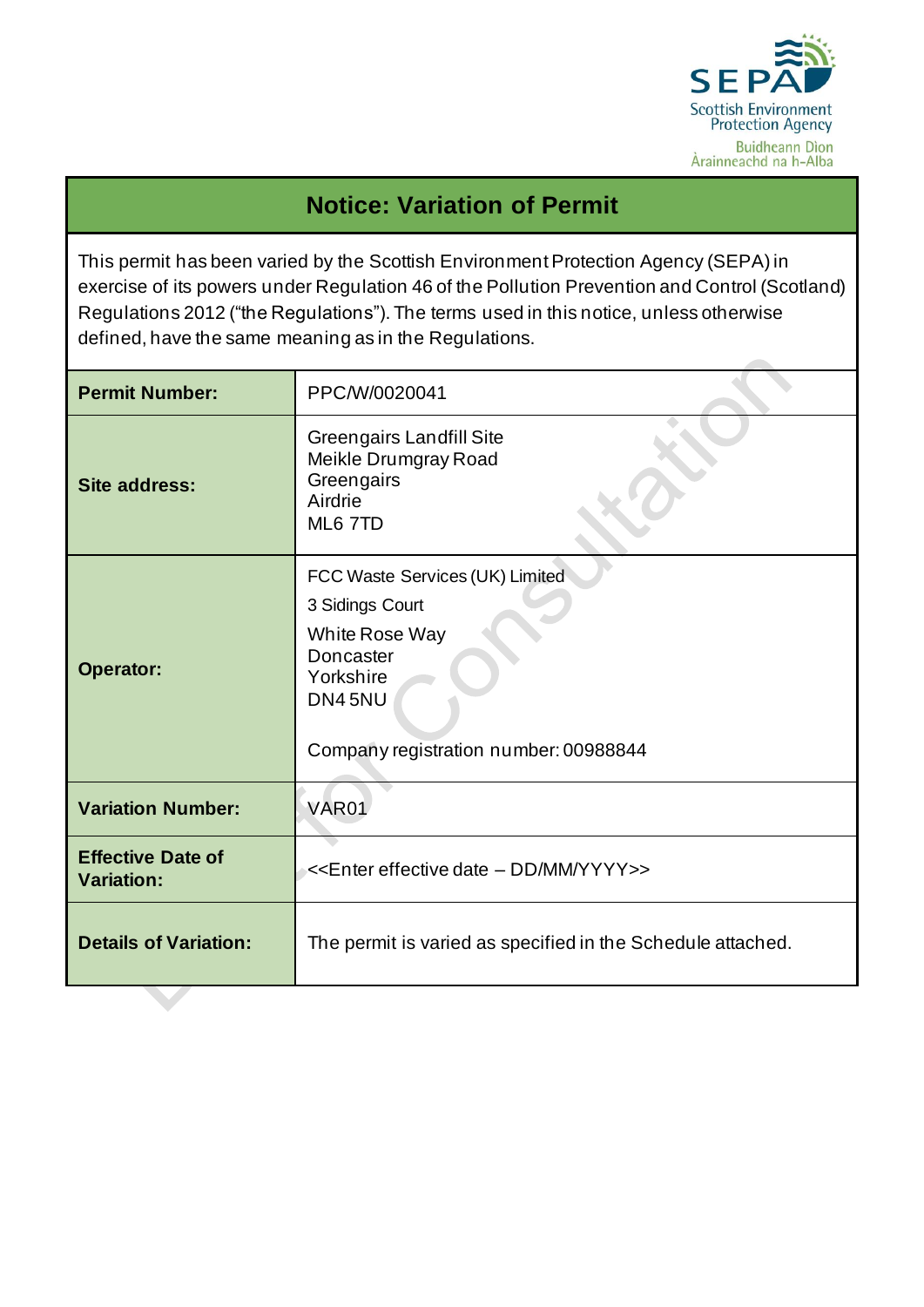

## **Schedule**

The permit has been varied as follows:

- **1.** Condition 4.10.16 has been deleted and replaced by a new condition 4.10.16 as follows:
- 4.10.6 The maximum quantity of Incinerator Bottom Ash waste stored and treated at any given time shall not exceed 46,000 tonnes.
- **2.** Condition 6.2.1 has been deleted and replaced by a new condition 6.2.1 as follows:
- 6.2.1 A leachate collection and sealing system designed to minimise leachate accumulation shall be provided on the base and sides of the Site Landfill. This system shall comprise an artificial sealing liner of 2mm HDPE with typical intact permeability of approximately 1 x 10 $-15$  m/sec, suitably jointed and protected and a drainage layer of at least 1 x 10<sup>-2</sup> to 1 x 10<sup>-4</sup> m/sec and incorporating a network of collection and abstraction pipework.

The leachate collection and sealing system shall ensure that leachate accumulation at the base of the Site Landfill is kept below 2 metres depth, with the exception of the following  $-$ 

- (a) cells 5A1, 6B and 6D, where leachate accumulation at the base of the Site Landfill shall be kept below 7 metres;
- (b) phases 8, 9 and 10, where leachate accumulation at the base of the Site Landfill shall be kept below 7 metres.
- **3.** Condition 6.8.1 has been removed.
- **4.** Condition 6.8.2 has been deleted and replaced with a new condition renumbered as 6.8.1 as follows:
- 6.8.1 Within 12 months of the date of the issue of Permit VAR01, the Operator shall submit written proposals to SEPA for the installation of additional Groundwater monitoring point(s) in the following areas of the installation boundary -
	- 1. To the east (up hydraulic gradient) of the eastern boundary of the installation;
	- 2. To the west and southwest of the western boundary of the installation;
	- 3. Within the non-filled areas of land to the west of phase 7d.
- **5.** Condition 6.8.3 has been removed.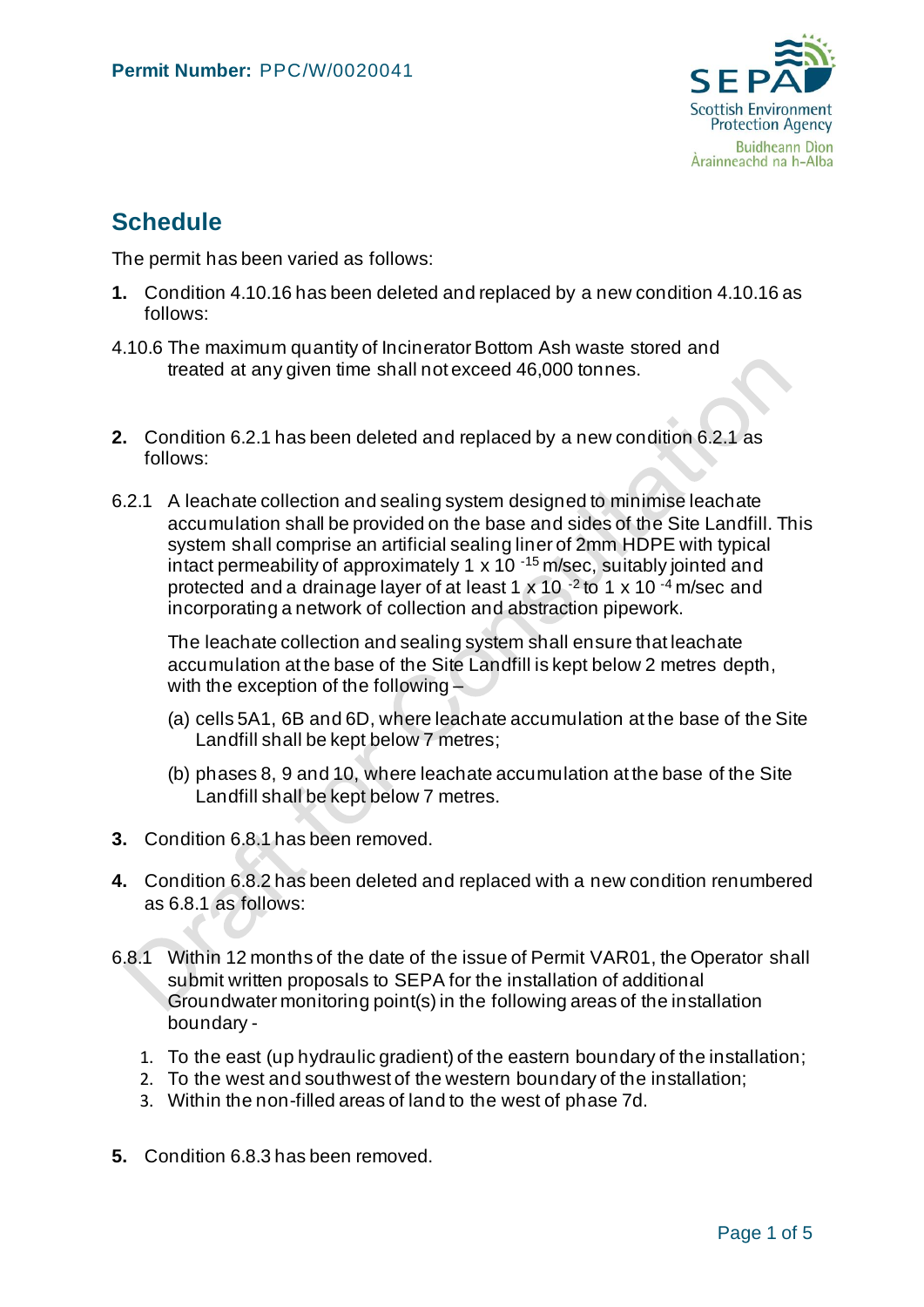

- **6.** Condition 6.8.4 has been removed.
- **7.** Table 11.1.8 has been removed and replaced with a new Table 11.1.8 as follows:

Table 11.1.8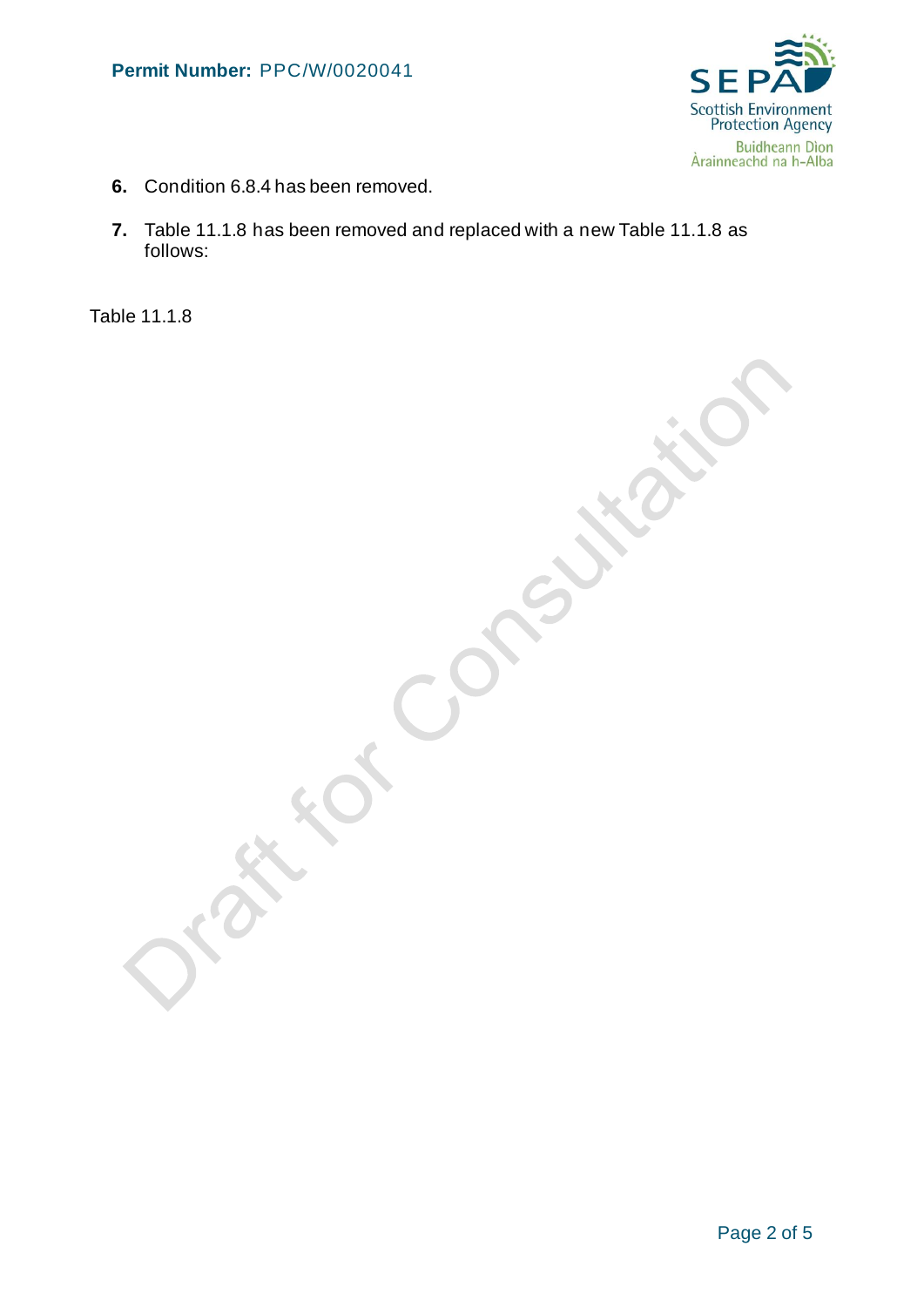

Buidheann Dìon<br>Àrainneachd na h-Alba

|                              |                                                                                                         |                                                                                                                                                                | Frequency                                 | Frequency                                                           |
|------------------------------|---------------------------------------------------------------------------------------------------------|----------------------------------------------------------------------------------------------------------------------------------------------------------------|-------------------------------------------|---------------------------------------------------------------------|
|                              | Location                                                                                                | Parameters                                                                                                                                                     | Operational<br>phase                      | Aftercare phase                                                     |
| Leachate volume              | Each discharge<br>point                                                                                 | Quantity<br>converted from<br>discharge rate                                                                                                                   | Monthly                                   | Every 6 months                                                      |
| Leachate level               | All monitoring<br>boreholes and<br>discharge points                                                     | Level, Discharge<br>volume                                                                                                                                     | Quarterly                                 | 6-monthly                                                           |
| Leachate<br>composition      | Discharge points,<br>boreholes and<br>monitoring<br>points as<br>specified in the<br>Management<br>Plan | pH, EC, Temp,<br>NH4-N, Cl, Ca,<br>Mg, Na, K, SO4,<br>Alkalinity, COD,<br>phenol<br>TOC, BOD, Fe,<br>Mn, As, Cr, Cu,<br>Ni, Zn, Pd, Cd<br>Mecoprop,<br>Toluene | As specified in<br>the Management<br>Plan | As specified in<br>the Management<br>Plan                           |
| Surface water<br>volume      | Downstream of<br>discharge points                                                                       | Quantified flow<br>measurements<br>Detail if any<br>discharge                                                                                                  | Quarterly                                 | Every 6 months                                                      |
| Surface water<br>composition | Downstream of<br>discharge points                                                                       | As specified in<br>the Management<br>Plan                                                                                                                      | Quarterly                                 | Every 6 months,<br>ph, Temperature,<br>EC, DO, $NH4-N$ ,<br>CI, COD |
| Groundwater<br>level         | Groundwater<br>monitoring<br>boreholes as<br>specified in the<br>Management<br>Plan                     | Depth                                                                                                                                                          | As specified in<br>the Management<br>Plan | As specified in<br>the Management<br>Plan                           |
| Groundwater<br>composition   | Groundwater<br>monitoring<br>boreholes as<br>specified in the<br>Management<br>Plan                     | As specified in<br>the Management<br>Plan                                                                                                                      | As specified in<br>the Management<br>Plan | As specified in<br>the Management<br>Plan                           |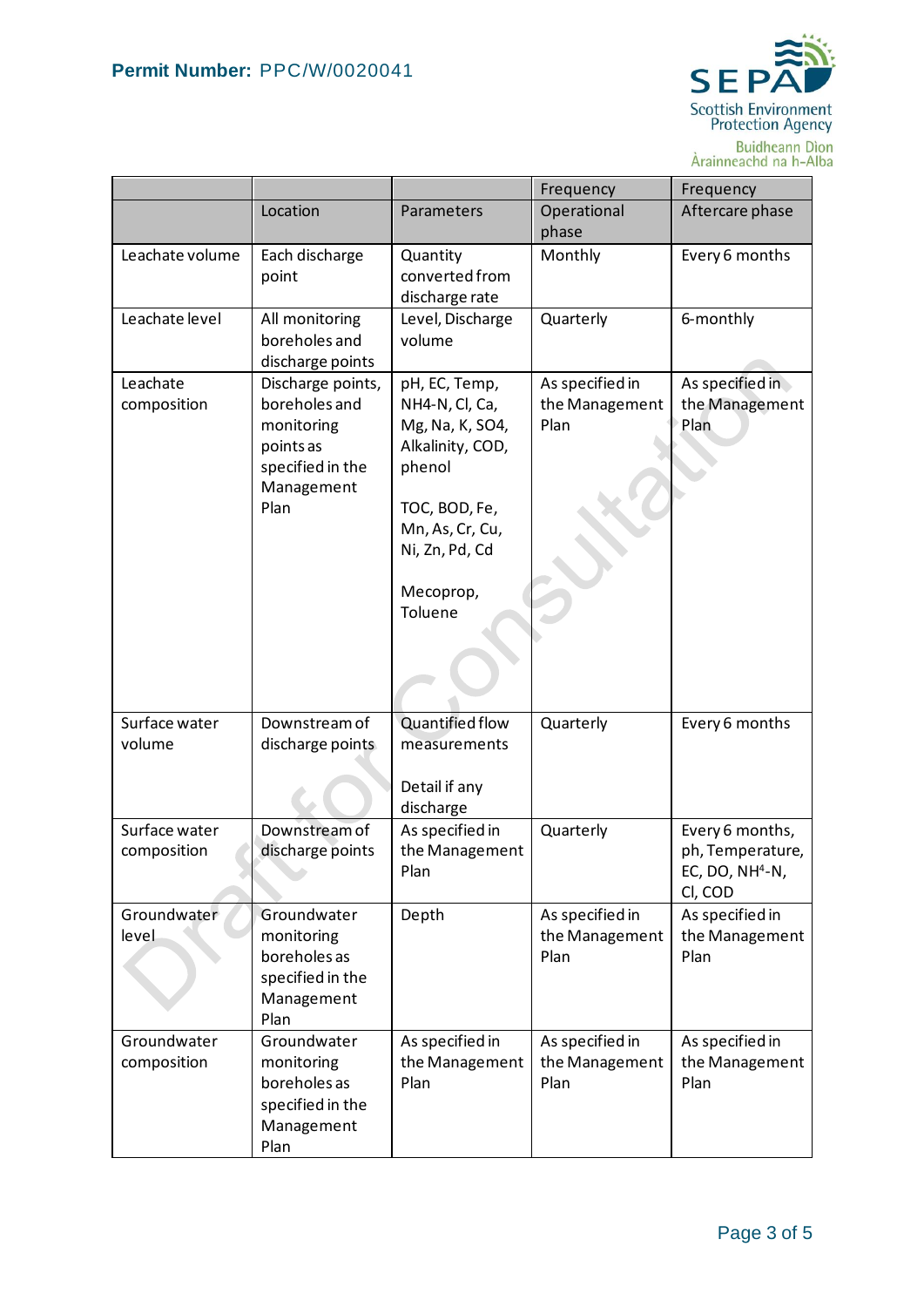

Buidheann Dìon<br>Àrainneachd na h-Alba

| Weather data                   | Greengairs<br>landfill site<br>offices | Volume of<br>precipitation                                                                                                                                                                                                                                              | Daily    | Daily, added to<br>monthly values |
|--------------------------------|----------------------------------------|-------------------------------------------------------------------------------------------------------------------------------------------------------------------------------------------------------------------------------------------------------------------------|----------|-----------------------------------|
|                                |                                        | Temperature<br>(maximum and<br>minimum $^{\circ}$ C)                                                                                                                                                                                                                    |          | Monthly average                   |
|                                |                                        | Direction and<br>force of<br>prevailing wind                                                                                                                                                                                                                            |          | Not required                      |
|                                |                                        | Evaporation                                                                                                                                                                                                                                                             |          | Daily, added to<br>monthly values |
|                                |                                        | Atmospheric<br>humidity                                                                                                                                                                                                                                                 |          | Monthly average                   |
| Topography of<br>landfill site | Landfill site                          | Structure and<br>composition of<br>landfill body;<br>surface area<br>occupied by<br>waste; volume<br>and composition<br>of waste<br>deposited; time<br>and duration of<br>depositing;<br>methods of<br>waste depositing,<br>and calculation<br>of remaining<br>capacity | Annually | Not required                      |
| Settling<br>behaviour          | Landfill site                          | Percentage<br>settlement                                                                                                                                                                                                                                                | Annually | Annually                          |
| Waste types and<br>quantities  | Landfill site                          | <b>Types</b> and<br>quantities of<br>waste deposited                                                                                                                                                                                                                    | Annually | N/A                               |

## **8.** Table 11.3.1 has been removed and replaced with a new table 11.3.1 as follows:

Table 11.3.1

| Parameter           | Trigger level (mg/l) |
|---------------------|----------------------|
| Ammoniacal Nitrogen | 2.7                  |
| Chloride            | 250                  |